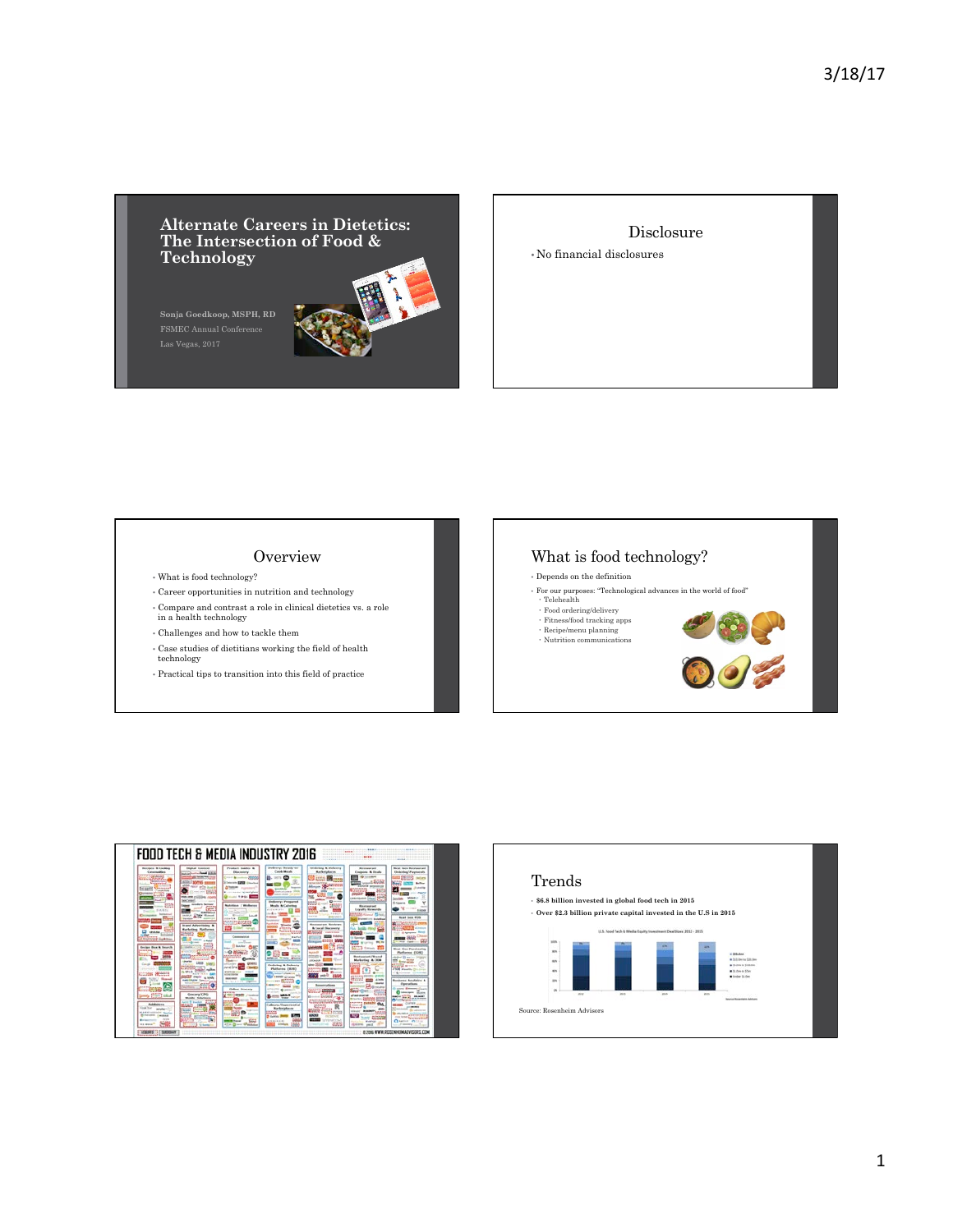



| Salary                   |                                     |  |              | Comparing Roles: Communication |
|--------------------------|-------------------------------------|--|--------------|--------------------------------|
| <b>Job Title</b>         | <b>Average Salary</b><br>(National) |  | Clinical     | Health Tech                    |
| Senior Software Engineer | \$112,500                           |  |              |                                |
| Software Engineer        | \$95,000                            |  | Patients     | Engineers                      |
| Product Manager          | \$103,000                           |  |              |                                |
| UX Designer              | \$87,000                            |  |              |                                |
| Marketing Manager        | \$81,500                            |  | Team members | <b>MBAs</b>                    |
| Registered Dietitian     | \$53,000                            |  |              |                                |
|                          | Source: glassdoor.com               |  | Other RDs    | Users/clients                  |

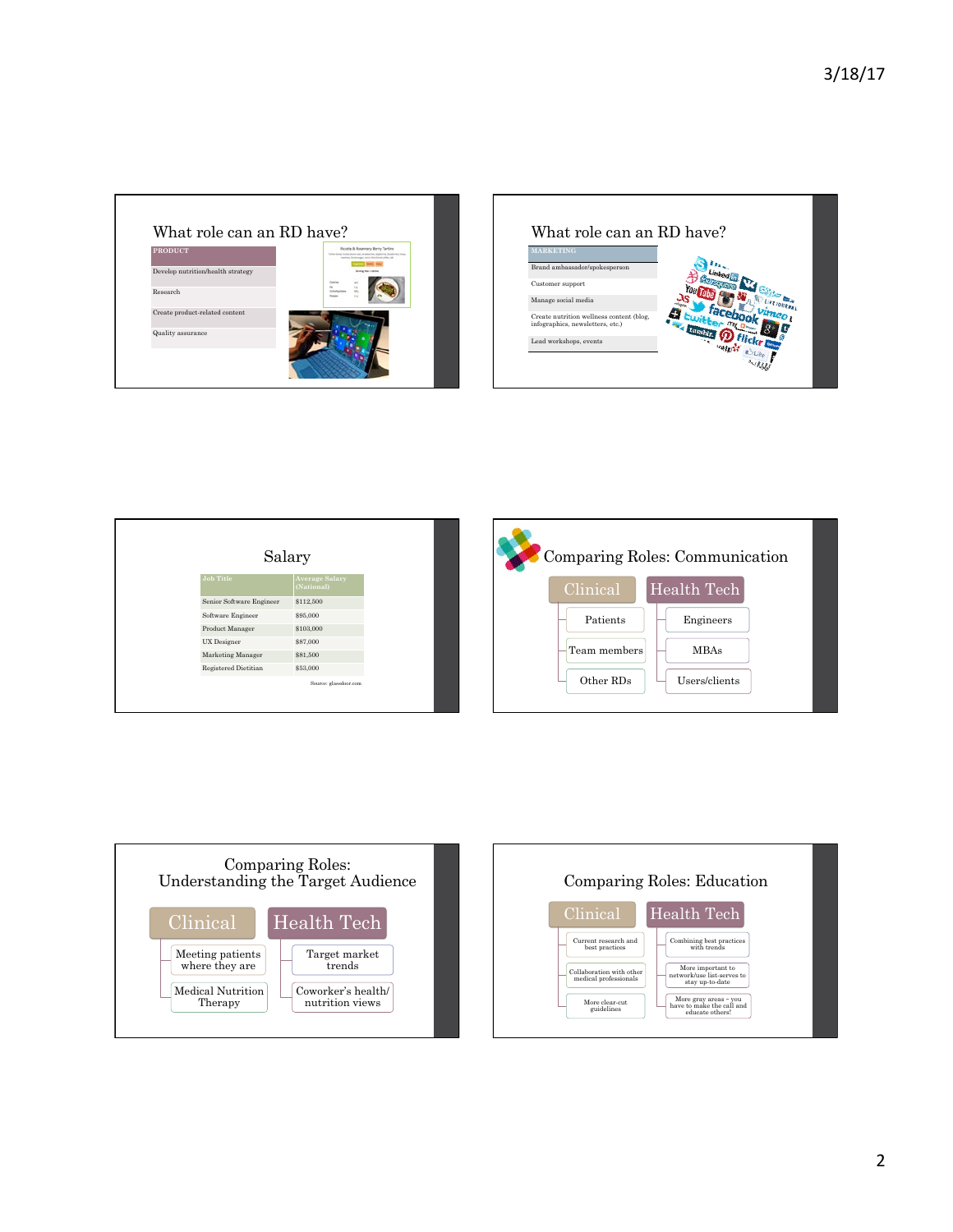



## Edwina Clark, MS, RD, APD (Aus), CSSD

**Education**<br> **BS** in nutrition from Boston University MS in nutrition<br>
from Boston University Registered dietitian (2011- present) Australian Accredited Practising Dietitian (2014 - present) Certified specialty sports dietitian (2016 - present)

**• Employment history<br>
• Head of Nutrition at Orange Chef (acquired by Yummly)<br>
• Manager of Course Development and Content at Change<br>
Collective<br>
Collective** SWAT Team Performance Nutritionist at EXOS



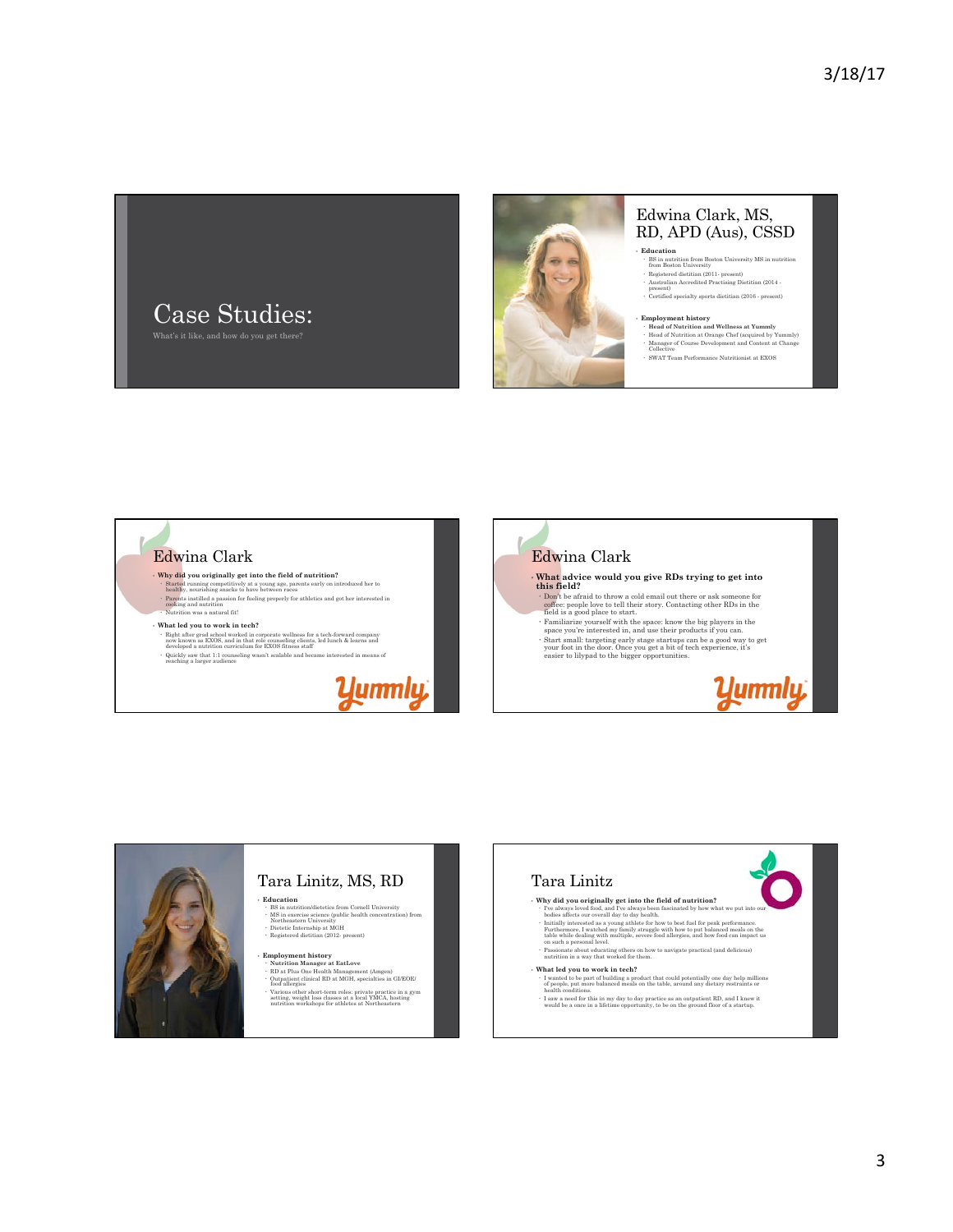## Tara Linitz

#### • **What advice would you give RDs trying to get into this field?**

- Network, network, network. Often, young start ups are readily<br>open for feedback. If you see a new product, app or site that<br>peaks your interest, reach out to the team. We hired our<br>fabulous nutrition student intern this
- 
- 



#### Sonja Goedkoop, MSPH, RD

- **Education**  BS in nutrition/dietetics from Cornell University MSPH from Johns Hopkins Bloomberg School of Public Health Registered dietitian (2012- present)
	-
- Employment history<br>
 Registered Deiettian, Team Lead at Zesty<br>
 Outpatient clinical RD at MGH Weight Center<br>
 Research Coordinator at Johns Hopkins<br>
 BloggerCoonsultant at the American Institute for Cancer<br>
Research
- 

#### A day in the life of a Zesty RD Sonja Goedkoop **Nutrition Analysis**  • **Why did you originally get into the field of nutrition?**  Parents instilled a passion for healthy eating at a young age • Menu design Spec'ing new restaurant partner Always loved science and wanted to work in the medical field, but was most excited about working in food • **What led you to work in tech?**  menus Recipe development I wanted to expand my reach and have a broader impact beyond 1:1 counseling Excitement and challenge – I wanted to do something different, learn skills outside of my training and take a leap into something new • Recipe Builder Creating new information Peer review **Zesty**

## A day in the life of a Zesty RD

**Menu Curation**  • Seed Menus • Allocation • Menu Review



### Best Aspects of Working in Health Tech

- Dynamic environment
- Exposure to many sectors of the business
- Skill expansion
- Ability for promotion/growth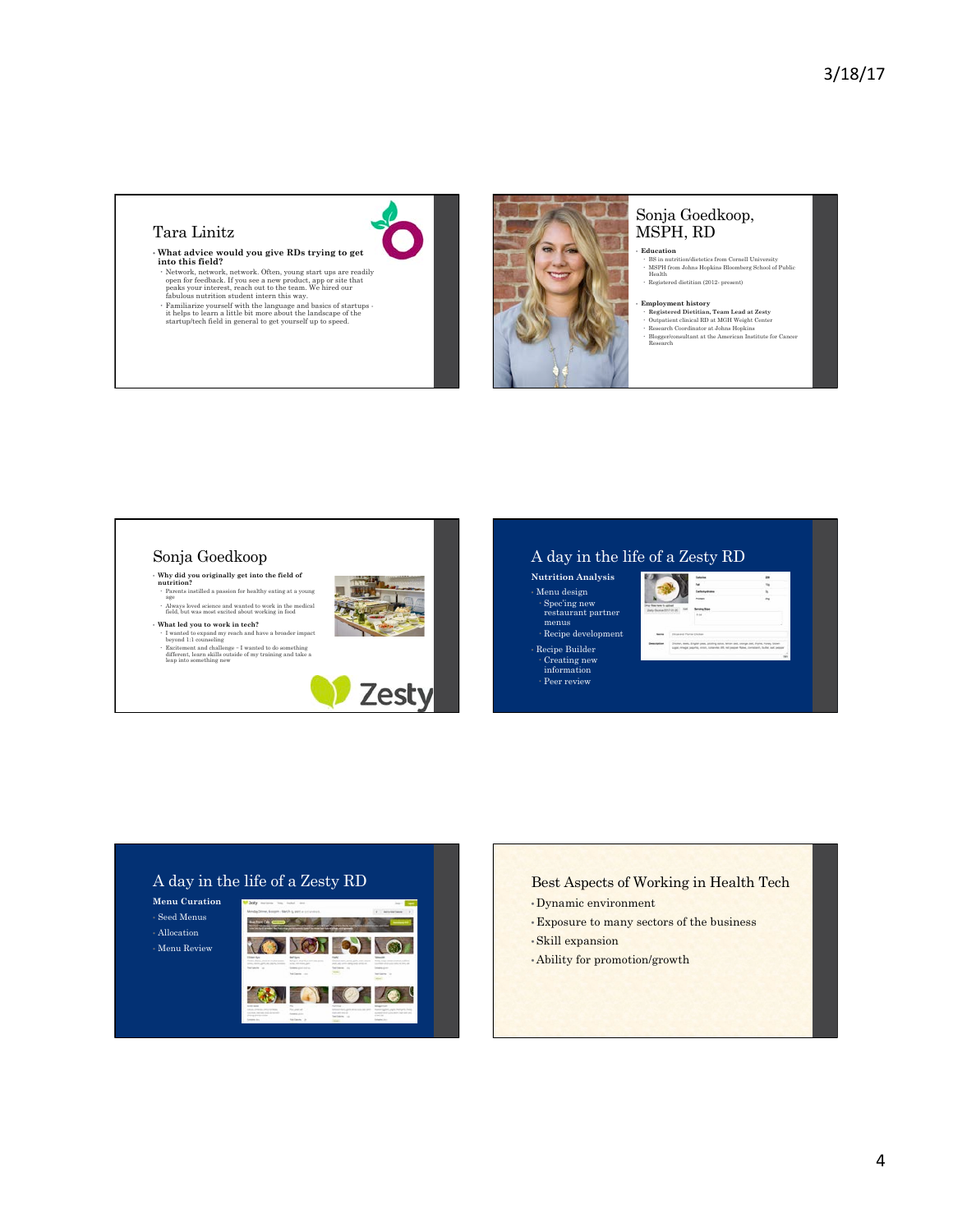



### Learning the Language

- **Acquisition**: when one company buys controlling stake in Can be positive (agreed upon) or negative (no agreement).
- **B2C**: business to consumer (GrubHub, EatLove) • **B2B**: business to business (Zesty)
- 
- IPO: Initial public offering. The first time shares of stock in a company are offered on a securities exchange or to the general public. At this point, a private company turns into a public company (and is no longer a st
- 
- **Round:** Startups raise capital from VC firms in individual rounds, depending on the stage of the company. The first round is usually a seed round followed by series A, B, and C rounds (if necessary).
- **Stock options:** Option that gives the holder the right to buy or sell a firm's common stock (ordinary shares) at a specified price and by a specified date. Often negotiated with a lower salary at a startup.
- **UI/UX:** User interface/users experience the platform that your user views and interacts with



## Practical Advice

- Don't just look for existing jobs, create them
- It's a volatile environment know what you are getting in to! • Search for job titles that are not just "RD"
- Network!
- Start at a small company
- Learn the language • Stay current

Advice: stay current • Social media Post or follow – just stay up-to-date! Instagram (follow food bloggers and photographers) Twitter – post interesting articles **BUSINESS INSINES** • Read blogs/articles<br>• TechCrunch<br>• Foodtechconnect.com<br>• Firstroundreview.com<br>• Set Google alerts on companies of interest • ASK when you don't know something – seek it out!<br>
Always maintain a thirst for learning<br>  $\alpha$  Ask for company updates on the industry when you are in the<br>
space –your CEO or those on senior management can provide you<br>
this inf